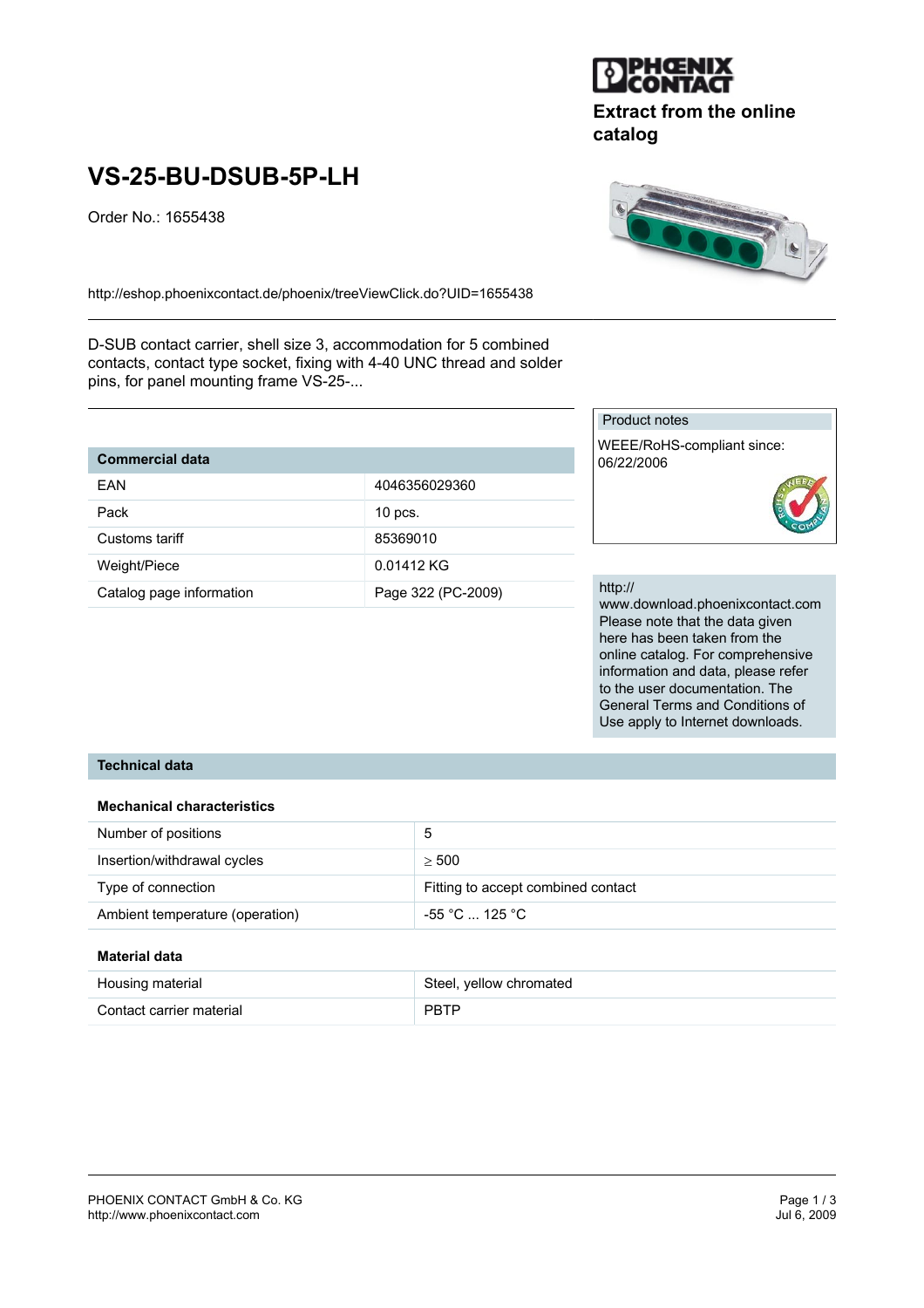| Contact surface material           |                     | Gold over nickel                                                                                                   |  |
|------------------------------------|---------------------|--------------------------------------------------------------------------------------------------------------------|--|
| Inflammability class acc. to UL 94 |                     | V <sub>0</sub>                                                                                                     |  |
|                                    |                     |                                                                                                                    |  |
| <b>Accessories</b>                 |                     |                                                                                                                    |  |
| Item                               | Designation         | Description                                                                                                        |  |
| <b>Contacts</b>                    |                     |                                                                                                                    |  |
| 1655454                            | VS-BU-LH-3,6/18/3,8 | POWER contact, for D-SUB combination inserts, for PCB<br>assembly, socket, angled, rated current 40 A, gold-plated |  |
| General                            |                     |                                                                                                                    |  |
| 1655519                            | VS-BU-KX-50-LP      | Coaxial contact, for D-SUB combination inserts, for PCB<br>assembly, socket, angled, gold-plated                   |  |
| 1655632                            | VS-BU-KX-75-LP      | Coaxial contact, for D-SUB combination inserts, for PCB<br>assembly, socket, angled, gold-plated                   |  |

# **Drawings**

# Drilling diagram



# Dimensioned drawing



D-SUB contact carrier